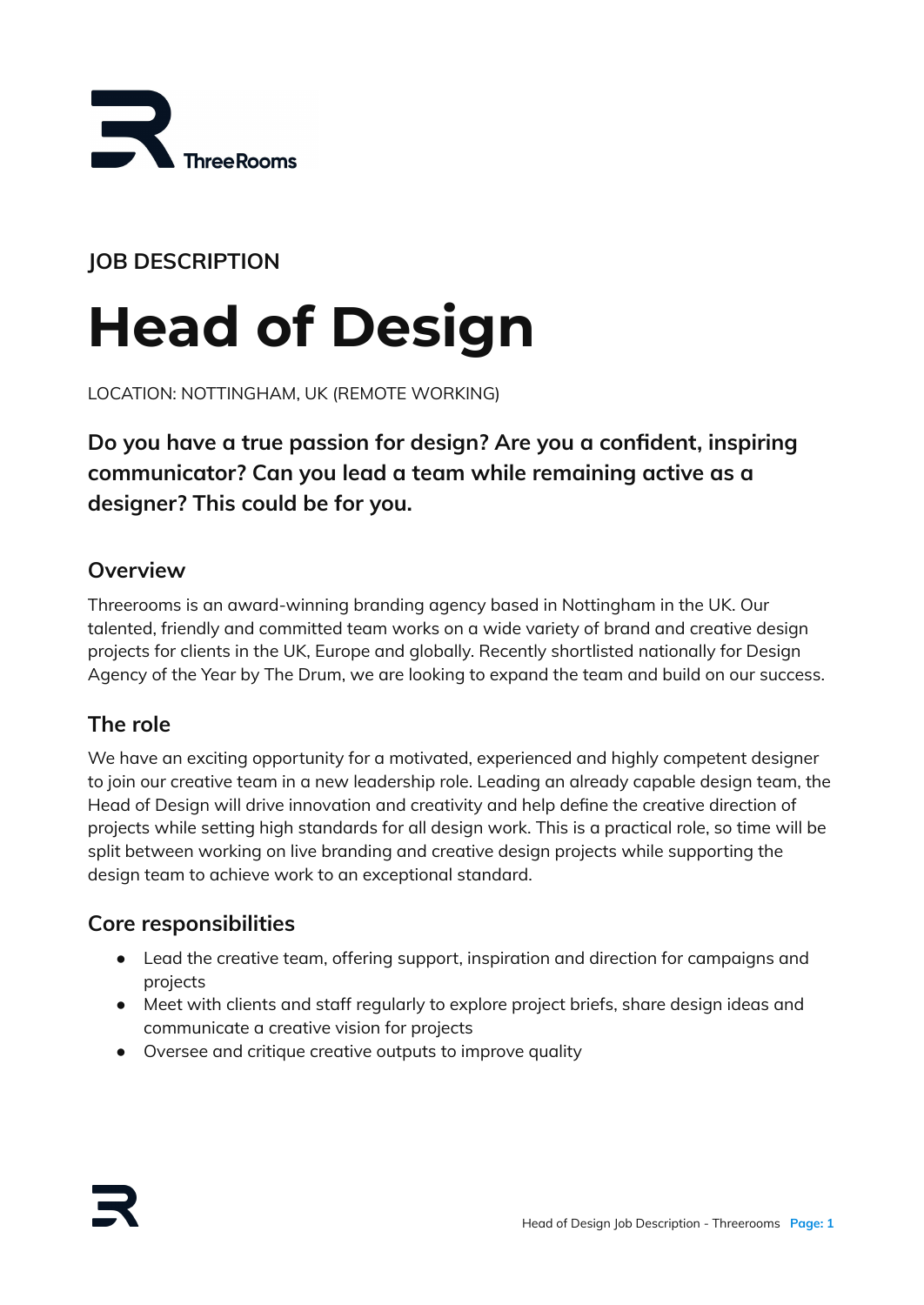- Produce intelligent design work to a high standard (including marketing materials and campaigns, brand identities and guidelines, design for social media and digital, event and display materials, animations and infographics)
- Research and follow emerging design trends and apply this knowledge to projects
- Nurture a motivational and creative work environment.

## **Additional responsibilities**

- Support the client services team to deliver projects on time, on budget and to a high standard
- Assist the client services team with quotations and estimates, and assist in the pitching and sales process where needed
- Be aware of our clients' own goals to help them to succeed
- Collaborate with partners and suppliers, such as copywriters, freelance designers and web companies
- Developing efficient working practices for the design team
- Support internal marketing and sales activities to promote the company, such as assisting with company blog articles
- Be an advocate for the company, performing additional duties as required to support the business in its goals.

### **Skills and experience**

- A minimum of 5 years agency experience with a strong understanding of brand, digital and print design disciplines
- A bachelor's degree in design or a related subject is preferred but not essential
- A clear and confident communicator and effective presenter
- A creative mind to generate innovative concepts and campaigns
- Strong leadership to ensure that all stakeholders work towards a common brand or project vision
- A strong work ethic, well organised and accurate with a keen eye for detail and good time-management skills
- Fully conversant with Adobe Creative Suite, specifically Photoshop, Illustrator, Adobe XD and InDesign
- The ability to cope well under pressure where needed
- An understanding of the commercial aspects of an agency or marketing department to help ensure the profitability of work carried out while meeting agreed project budgets.

## **Location and hours**

Based out of Nottingham in the UK, we are a remote-first agency. Although the role is mainly remote working, you may be required to travel within the UK to attend training sessions, client and team meetings and to carry out your duties in line with your job description. Working hours are 9:00-5:30, Monday to Friday, with plenty of flexibility to ensure a healthy work-life balance.